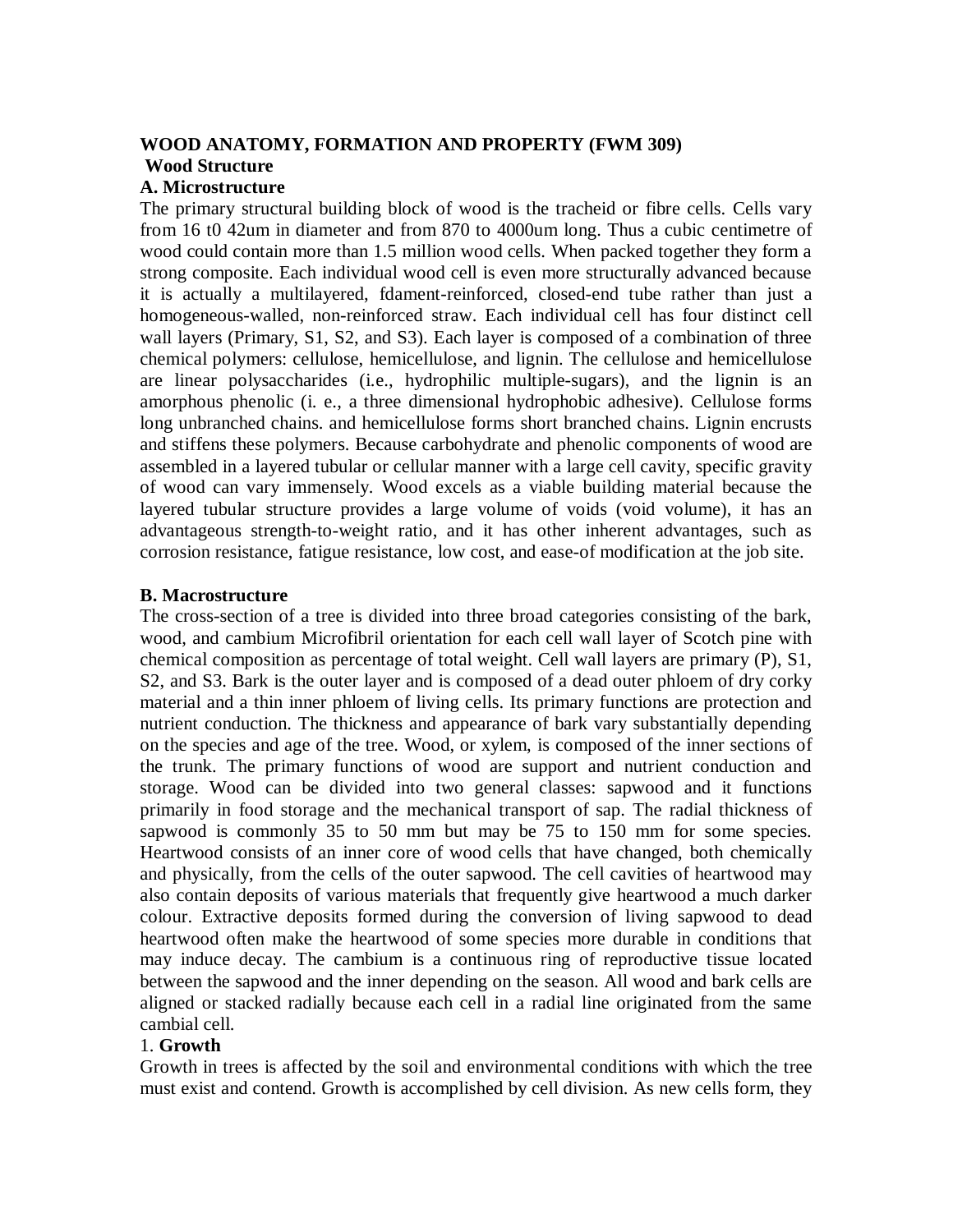are pushed either to the inside to become wood cells or to the outside to become bark cells. As the diameter of the tree increases, new cells are also occasionally retained in the cambium to account for increasing cambial circumference. Also, as the tree diameter increases, additional bark cells are pushed outward and the outer surface becomes cracked and ridged, forming the bark patterns characteristic of each species. The type and rate of growth vary between earlywood and latewood cells. Earlywood cells have relatively large cavities and thin walls, whereas latewood cells have smaller cavities and thicker walls. Because void volume is related to density and density is related to lumber strength. Latewood is sometimes used to judge the quality or strength of some species. Earlywood is lighter in weight and colour, softer, and weaker than latewood; it shrinks less across the grain and more lengthwise along the grain than does latewood.

# **2. Growth Rings**

Growth rings vary in width depending on species and site conditions. Rings formed during short or dry seasons are thinner than those formed when growing conditions are more favourable. Also, rings formed in shady conditions are usually thinner than those formed by the same species in sunny conditions. It is commonly believed that the age of a tree may be determined by counting these rings. However, this method can lead to errors because abnormal environmental conditions can cause a tree to produce multiple-growth increments or even prevent growth entirely for a period.

# **3. Knots**

As a tree grows, branches develop laterally from the trunk. These branches produce gross deviations in the normal grain of the trunk and result in knots when the log is sawn into lumber or timber. Knots are classified in two categories: intergrown knots and encased or loose knots. Intergrown knots are formed by living branches. Encased knots occur when branches die and the wound is surrounded by the growing trunk. Knots result in grain deviations, which is significant because straight-grained wood is

approximately 10 to 20 times stronger parallel to grain than perpendicular to grain. Accordingly, knot size is a major predictor of sawn-timber strength.

# **4. Reaction Wood**

Reaction wood is the response of a tree to abnormal environmental or physical stresses associated with leaning trees and crooked limbs. It is generally believed to bean attempt by the tree to return the trunk or limbs to a more natural position. In softwoods, reaction wood is called compression wood and results in the production of wood cells rich in phenolic lignin and poor in carbohydrates. It is found on the lower side of the limb or inclined trunk and effectively results in a higher cell wall packing density and high compression strength. ,Many of the anatomical, chemical, physical, and mechanical properties of reaction wood differ distinctly from those of normal wood. The specific gravity of compression wood is frequently 30 to 40% greater than that of normal wood, but the tensile strength is many times lower. This is why all grading rules restrict compression wood in any form from graded softwood lumber and timber.

# **Physical Properties**

Physical properties are the quantitative characteristics of wood and its behavior to external influences other than applied forces. Included here are directional properties, moisture content, dimensional stability, thermal and pyrolytic (fire) properties, density, and electrical, chemical, and decay resistance. Familiarity with physical properties is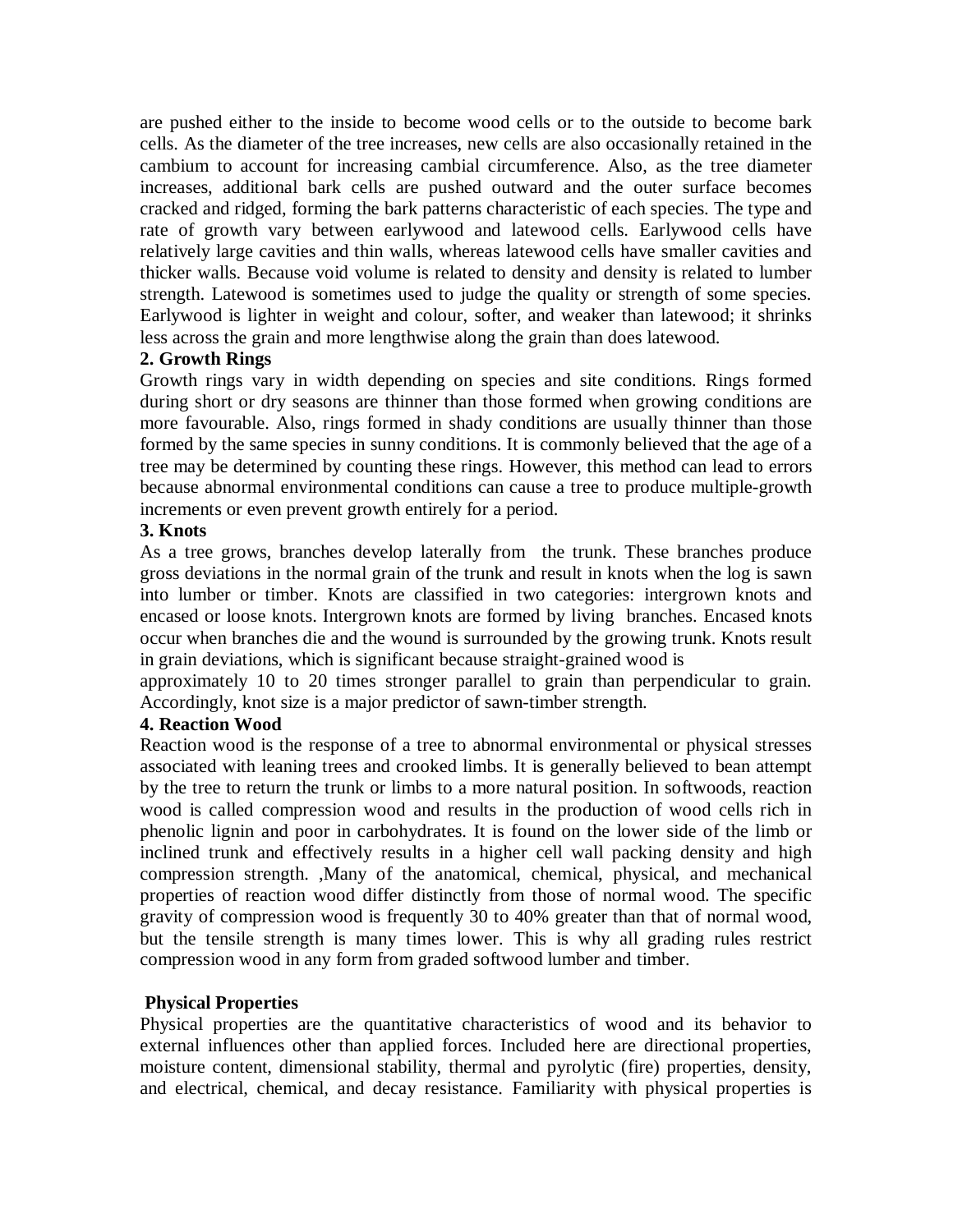important because they can significantly influence the performance and strength of wood used in structural applications. The physical properties of wood most relevant to structural design and performance are discussed in this section.

# **A. Directional Properties**

Wood is an orthotropic and anisotropic material. Because of the orientation of the wood fibers and the manner in which a tree increases in diameter as it grows, properties vary along three mutually perpendicular axes: longitudinal, radial, and tangential. The longitudinal axis is parallel to the fiber (grain) direction, the radial axis is perpendicular to the grain direction and normal to the growth rings, and the tangential axis is perpendicular to the grain direction and tangent to the growth rings. Although most wood properties differ in each of these three axis directions, differences between the radial and tangential axes are relatively minor when compared to differences between the radial or tangential axis and the longitudinal axis. Property values tabulated for structural applications arc often given only for axis directions parallel to grain (longitudinal) and perpendicular to grain (radial or tangential).

## **B. Moisture Content**

The moisture content of wood is defined as the weight of water in wood given as a percentage of ovendry weight. In equation form, Moisture content (MC) is expressed as follows:

$$
MC = \frac{\text{moist weight} - \text{dry weight}}{\text{Dry weigh}} \times 100\%.
$$

Water is required for the growth and development of living trees and constitutes a major portion of green wood anatomy. In living trees, moisture content depends on the species and the type of-wood, and may range from approximately 25% to more than 250% (two and a half times the weight of the dry wood material). In most species, the moisture content of sapwood is higher than that of heartwood. Water exists in wood either as bound water (in the cell wall) or free water (in the cell cavity). As bound water, it is bonded (via secondary or hydrogen bonds) within the wood cell walls. As free water, it is simply present in the cell cavities. When wood dries, most free water separates at a faster rate than bound water, because of accessibility and the absence of secondary bonding. The moisture content at which the cell walls are still saturated but virtually no water exists in the cell cavities is called the fiber saturation point. The fiber saturation point usually varies between 21 and 28%. Wood is a hydroscopic material that absorbs moisture in a humid environment and loses moisture in a dry environment. As a result, the moisture content of wood is a function of atmospheric conditions and depends on the relative humidity and temperature of the surrounding air. Under constant conditions of temperature and humidity, wood reaches equilibrium moisture content (EMC) at which it is neither gaining nor losing moisture. The EMC represents a balance point where the wood is in equilibrium with its environment. In structural applications, the moisture content of wood is almost always undergoing some changes as temperature and humidity conditions vary. These changes are usually gradual and short-term fluctuations that influence only the surface of the wood. The time required for wood to reach the EMC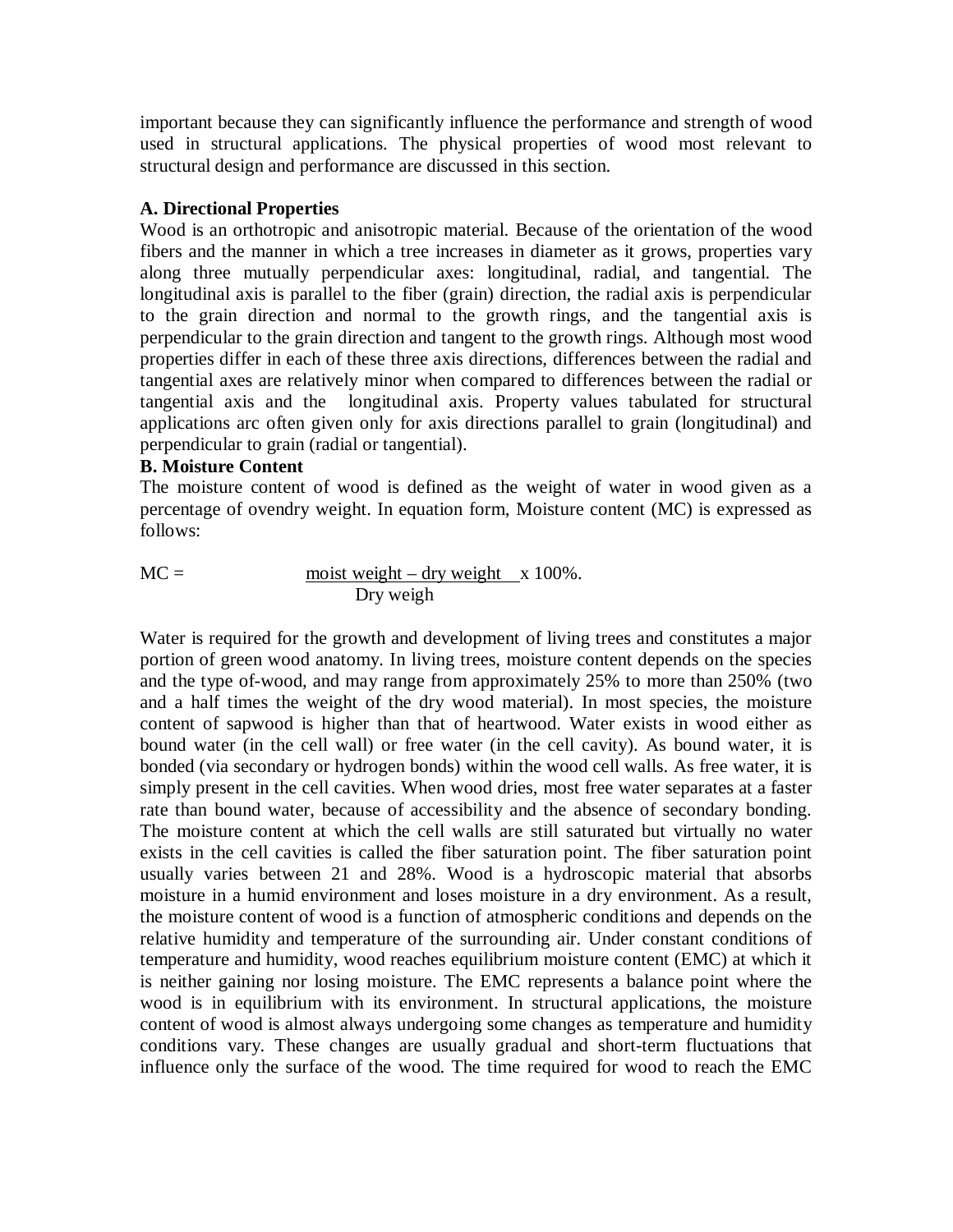depends on the size and permeability of the member, the temperature, and the difference between the moisture

content of the member and the EMC potential of that environment. Changes in moisture content cannot be entirely stopped but can be retarded by coatings or treatments applied to the wood surface.

# **C. Dimensional Stability**

Above the fiber saturation point, wood will not shrink or swell from changes in moisture content because free water is found only in the cell cavity and is not associated within the cell walls. However, wood changes in dimension as moisture content varies below the fiber saturation point. Wood shrinks as it loses moisture below the fiber saturation point and swells as it gains moisture up to the fiber saturation point. These dimensional changes may result in splitting, checking, and warping. The phenomena of dimensional stability and EMC must be understood, Dimensional stability of wood is one of the few properties that significantly differs in each of the three axis directions. Dimensional changes in the longitudinal direction between the fiber saturation point and ovendry are between 0.1 and 0.2% and are of no practical significance; however, in reaction or juvenile wood, these percentages may be significantly higher. The combined effects of shrinkage in the tangential and radial axes can distort the shape of wood pieces because of the difference in shrinkage and the curvature of the annual rings. Generally, tangential shrinkage (varying from 4.4 to 7.8% depending on species) is twice that of radial shrinkage (from 2.2 to5.6%).

## **D. Thermal Expansion**

Thermal expansion of dry wood is positive in all directions; wood expands when heated and contracts when cooled. Wood that contains moisture reacts to temperature changes differently than dry wood. The linear expansion coefficients of dry wood parallel to grain are generally independent of specific gravity and species and range from approximately 3 x 10-6 to 4.5 x 10-6 per  $\mathrm{C}$ . The linear expansion coefficients across the grain (tangential and radial) are in proportion to density and range from approximately 5 to 10 times greater than parallel to grain coefficients. When moist wood is heated, it tends to expand because of normal thermal expansion and shrink because of moisture loss from increased temperature. Unless the initial moisture content of the wood is very low (3 to *4%),* the net dimensional change on heating is negative. Wood at intermediate moisture contents of approximately 8 to 20% will expand when first heated, and then gradually shrink to a volume smaller than the initial volume as moisture is lost in the heated condition.

# **E. Pyrolytic Properties**

Under appropriate conditions, wood will undergo thermal degradation or pyrolysis. The by-products of pyrolysis may burn, and if enough heat is generated and retained by the wood, the wood can be set on fire. In the presence of a pilot flame (independent source of ignition), the minimum rate of heating necessary for ignition is of the order of 0.3 calorie per square centimeter. In the absence of a pilot flame, the minimum rate of heating necessary for ignition is of the order of 0.6 calorie per square centimetre, nearly double the rate of the pilot flame situation. Still, heavy timber construction deserves an extremely favourable fire-insurance rating because it will generally not produce sufficient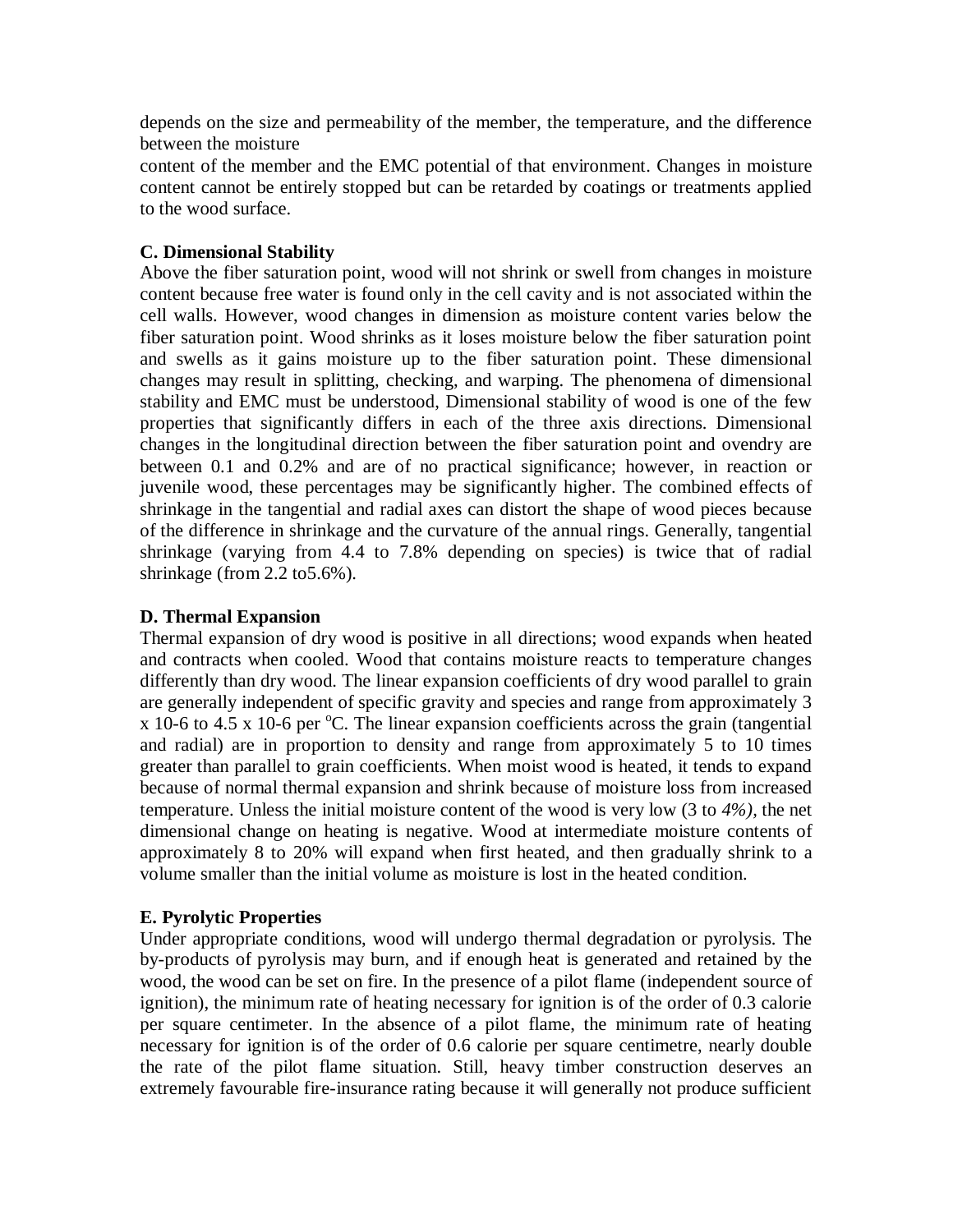heat energy to maintain combustion unless an external heat source is present. Timber will gradually produce a char layer from the residue of wood combustion. This char acts as a thermal insulator. On heavy timbers, this char layer will eventually inhibit combustion by establishing a thermal barrier between the uncharred wood (interior to char) and the heat of the fire (exterior to char). Heavy timber is virtually self-extinguishing, but steel, which has a thermal conductivity 100 times that of wood, will absorb heat until it reaches a temperature at which it yields under structural load without actually burning.

## **F. Density and Specific Gravity**

The density of a material is the mass per unit volume at some specified condition. For a hydroscopic material such as wood, density depends on two factors: the weight of the wood structure and moisture retained in the wood. Wood density at various moisture contents can vary significantly and must be given relative to a specific condition to have practical meaning. Specific gravity provides a relative measure of the amount of wood substance contained in a sample of wood. It is a dimensionless ratio of the weight of an ovendry volume of wood to the weight of an identical volume of water. In research activities, specific gravity may be reported on the basis of both weight and volume ovendry. For many engineering applications, the basis for specific gravity is generally the ovendry weight and volume at a moisture content of 12%. For example, a volume of wood at some specified moisture content with a specific gravity of 0.50 would have a density of 500 kg/m3.

## **G. Electrical Resistance**

Wood is a good electrical insulator. However, significant variations in conductivity do exist. These variations in electrical resistance can be related to variations in grain orientation, temperature, and moisture content. The conductivity of wood in the longitudinal axis is approximately twice that in the radial or tangential axes. The electrical conductivity of wood generally doubles for each  $10^{\circ}$ C increase in temperature. Generally, variations in conductivity related to wood density and species are considered minor. The correlation between electrical resistivity and moisture content is the basis for electrical resistance type moisture meters that estimate moisture content by measuring the resistance of the wood between two electrodes. Moisture content meters, as these instruments are commonly called, need to be calibrated for temperature and species and are effective only for moisture content ranges of 5 to *25%.* They are generally unreliable for high resistivities at moisture contents below 5 or 6%, for estimating the moisture content of green timber, or for estimating moisture content of treated timbers (most treatments alter conductivity).

## **H. Decay Resistance**

Wood decay fungi and wood-destroying organisms require oxygen, appropriate temperature, moisture, and a food source. Wood will not decay if kept dry (moisture content less than 20%). On the other extreme, if continuously submerged in water at sufficient depths,wood will usually not decay. Whenever wood is intermediary to either of these two extremes, problems with wood decay can result. To avoid problems with decay where moisture cannot be controlled, the engineer or designer can use either naturally durable species or treated timber. The natural durability of wood to the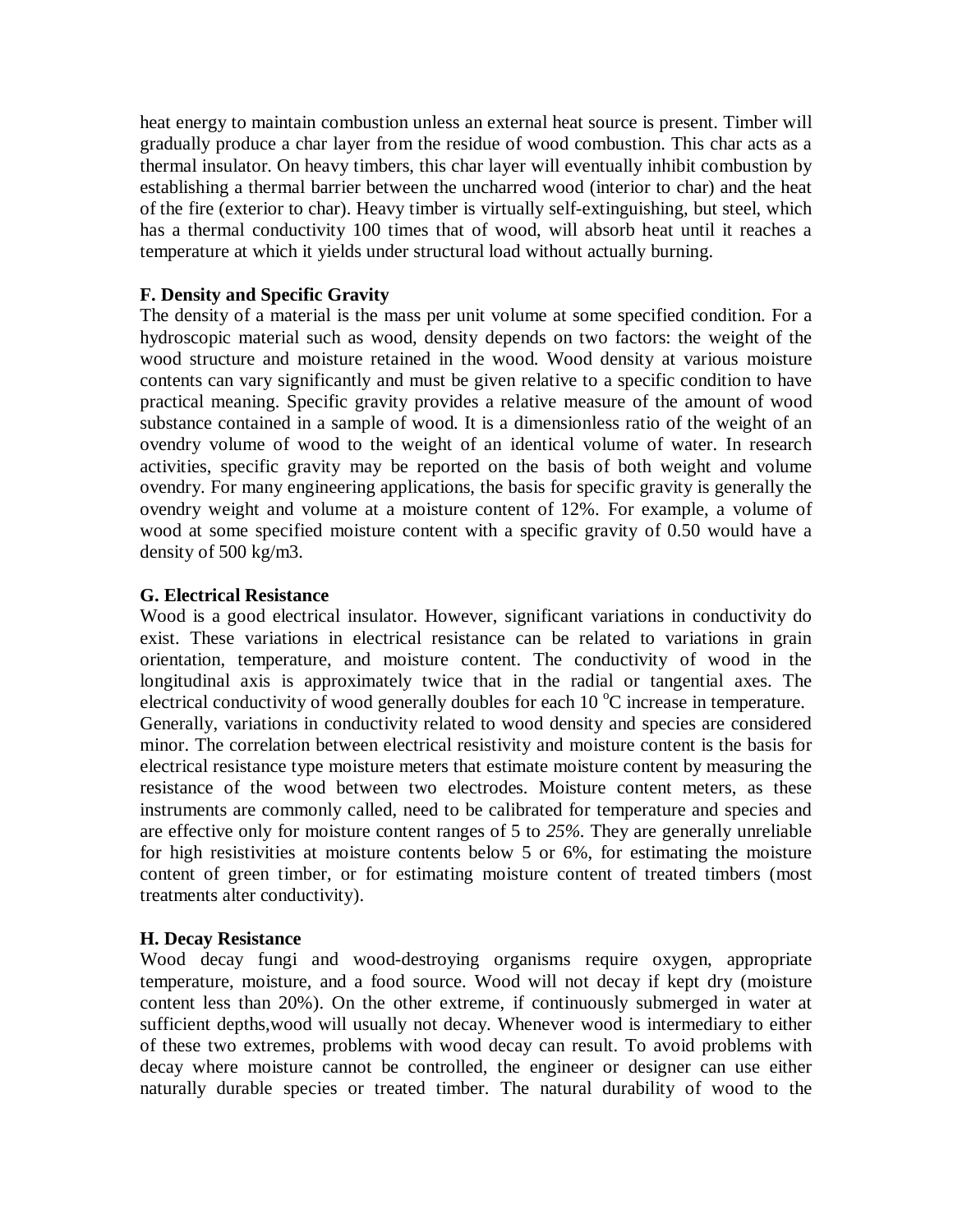mechanisms and processes of deterioration is related to the anatomical characteristics and species of wood. In general, the outer zone or sapwood of all species has little resistance to deterioration and fails rapidly in adverse environments. For heartwood, natural durability depends on species. Heartwood forms as the living sapwood cells gradually die. In some species, the sugars present in the cells are converted to highly toxic extractives that are deposited in the wood cell wall. Many species produce durable heartwood, including western red cedar, redwood, and black locust; however, durability varies within a tree and between trees of a given species. To enhance durability, wood can be treated with an EPA-registered, toxic preservative chemical treatment.

## 1. **Chemical Resistance**

Wood is highly resistant to many chemicals, which gives it a significant advantage over many alternative building materials. Wood is often considered superior to alternative materials, such as concrete and steel, partly because of its resistance to mild acids (pH more than 2.0), acidic salt solutions, and corrosive agents. Generally, iron holds up better on exposure to alkaline solution than does wood, but wood can be treated with many of the common wood preservatives (e. g., creosote) to greatly enhance its performance in this respect. Heartwood is far more durable than sapwood to chemical attack because heartwood is more resistant to penetration by liquids. Many preservative treatments, such as creosote or pentachlorophenol in heavy oil, can also significantly increase the ability of wood to resist liquid or chemical penetration, or both. Chemical solutions may induce two general types of action: normal reversible swelling by a liquid and irreversible chemical degradation. With the former, removal of the liquid will return wood to its original condition. With the latter, permanent changes occur within the wood structure from hydrolysis, oxidation, or delignification.

## **Mechanical Properties**

Mechanical properties are the characteristics of a material in response to externally applied forces. They include elastic properties, which characterize resistance to deformation and distortion, and strength properties, which characterize resistance to applied loads. Mechanical property values are given in terms of stress (force per unit area) and strain (deformation resulting from the applied stress). The mechanical property values of wood are obtained from laboratory tests of lumber of straight-grained clear wood samples (without natural defects that would reduce strength, such as knots, checks, splits, etc.).

# **A. Elastic Properties**

Elastic properties relate the resistance of a material to deformation under an applied stress to the ability of the material to regain its original dimensions when the stress is removed. For a material with ideal elastic properties loaded below the proportional (elastic) limit, all deformation is recoverable and the body returns to its original shape when the stress is removed. Wood is not ideally elastic in that some deformation from loading is not immediately recovered when the load is removed; however, residual deformations are generally recoverable over a period of time. Although technically considered a viscoelastic material, wood is usually assumed to behave as an elastic material for most engineering applications. For an isotropic material with equal property values in all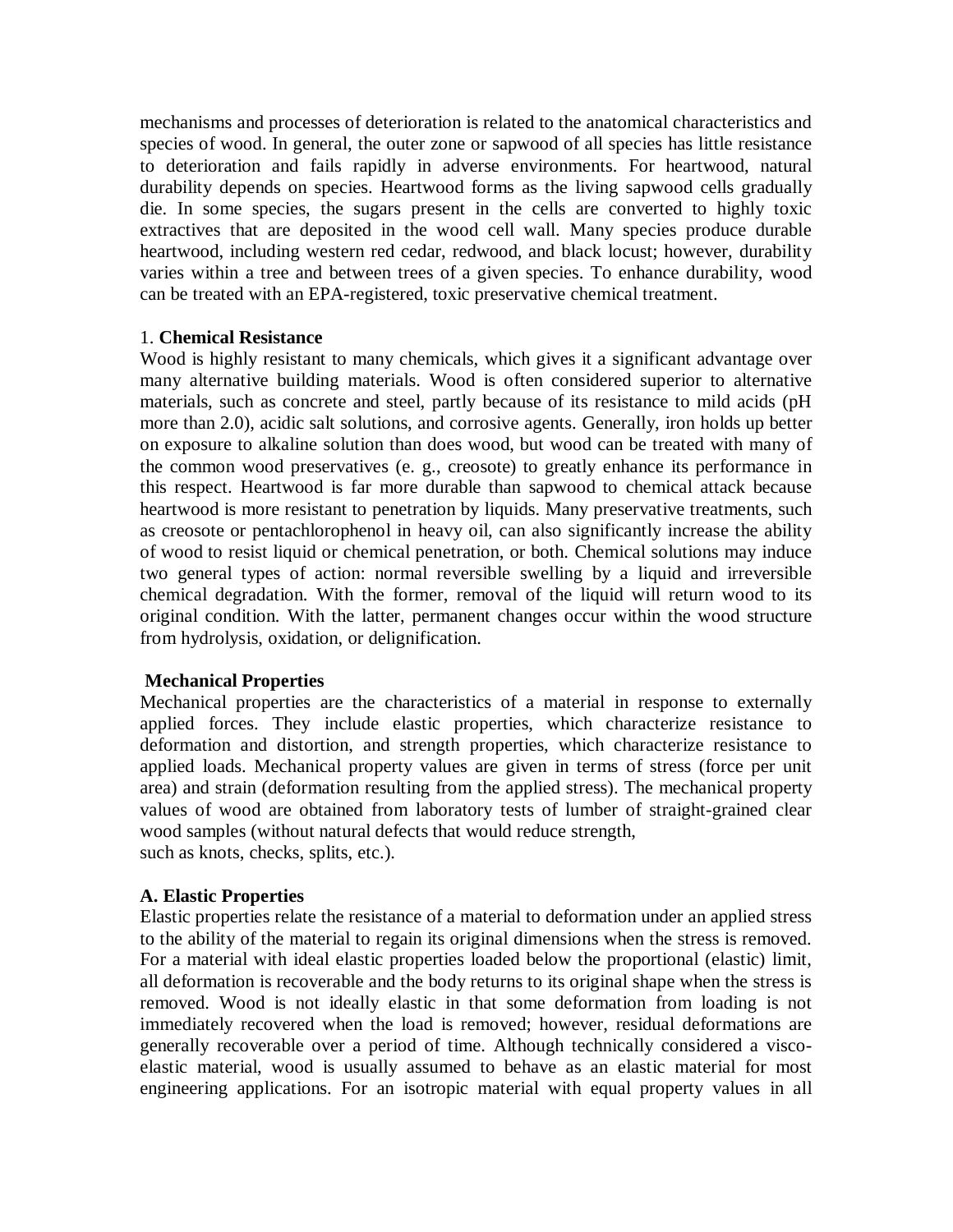directions, elastic properties are measured by three elastic constants: modulus of elasticity (E), modlowing equation shows the relationship: where *i, j,* and *k* represent the three principal axes. Because wood is orthotropic, 12 constants are required to measure elastic behavior: three moduli of elasticity, three moduli of rigidity, and six Poisson's ratios.

# **1. Modulus of Elasticity**

Modulus of elasticity relates the stress applied along one axis to the strain occurring on the same axis. The three moduli of elasticity for wood are denoted EL, ER, and ET to reflect the elastic moduli in the longitudinal, radial, and tangential directions, respectively. For example, EL relates the stress in the longitudinal direction to the strain in the longitudinal direction. Elastic constants vary within and between species and with moisture content and specific gravity. The only constant that has been extensively derived from test data is EL. Other constants may be available from limited test data but are most frequently developed from material relationships or by regression equations that predict behaviour as a function of density.

## **2. Shear Modulus**

Shear modulus relates shear stress to shear strain. The three shear moduli for wood are denoted G L R, GLT, and GRT for the longitudinal-radial. longitudinal-tangential, and radial-tangential planes, respectively. For example, GLR is the modulus of rigidity based on the shear strain in the LR plane and the shear stress in the LT and RT planes.

## **B. Strength Properties**

Strength properties me the ultimate resistance of a material to applied loads. With wood, strength varies significantly depending on species, loading condition, load duration, and a number of assorted material and environmental factors. Because wood is anisotropic, mechanical properties also vary in the three principal axes. Property values in the longitudinal axis are generally significantly higher than those in the tangential or radial axes. Strength related properties in the longitudinal axis are usually referred to as parallel-to-grain properties. For most engineering design purposes, simply differentiating between parallel- and perpendicular-to-grain properties is sufficient because the relative tangential and radial directions are randomized by the primary sawing process (i. e., conversion from logs to boards).

## **1. Compression**

When a compression load is applied parallel to grain, it produces stress that deforms (shortens) wood cells along their longitudinal axis. When wood is stressed in compression parallel to grain, failure initially begins as the microfibrils begin to fold within the cell wall, thereby creating planes of weakness or instability within the cell wall. As stress in compression parallel to grain continues to increase, the wood cells themselves fold into S shapes forming visible wrinkles on the surface. Large deformations occur from the internal crushing of the complex cellular structure. The average strength of green clear wood specimens of Douglas-fir and loblolly pine in compression parallel to grain is approximately 26.1 and 24.2 MPa, respectively. When a compression load is applied perpendicular to grain, it produces stress that deforms the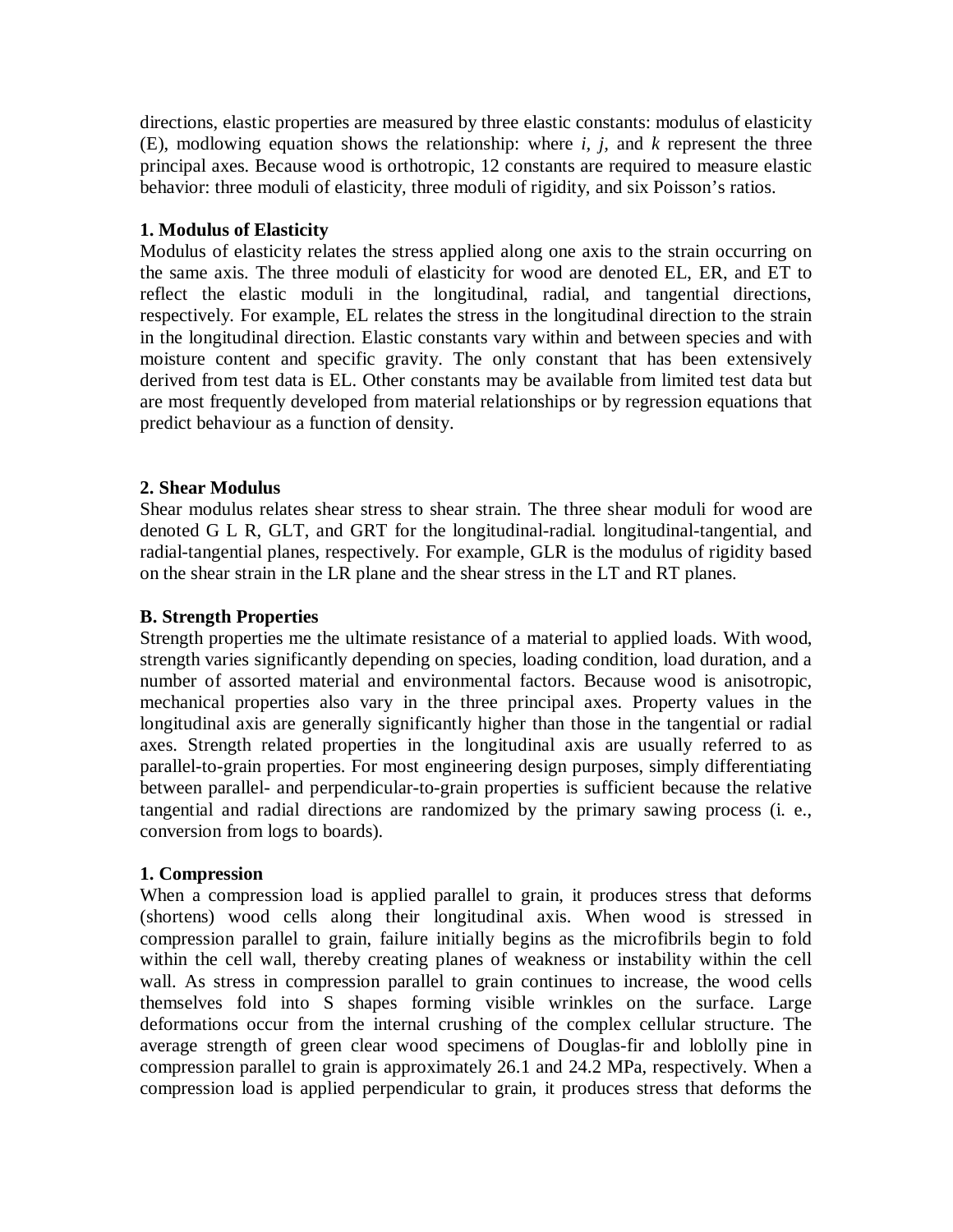wood cells perpendicular to their length. Once the hollow cell cavities are collapsed, wood is quite strong because no void space exists. In practice, compressive strength of wood perpendicular to grain is usually assumed to be exceeded when deformation exceeds *4%.* of the proportional limit stress. Using this convention, the average strength of green clear wood specimens of Douglas-fir and loblolly pine in compression perpendicular to grain is approximately 4.8 and 4.6 MPa, respectively. Compression applied at an angle to the grain produces stresses that act both parallel and perpendicular to grain. The strength at any intermediate angle is intermediate to values of compression parallel and perpendicular to grain and is determined using Hankinson's formula.

## **2. Tension**

Parallel to its grain, wood is very strong in tension. Failure occurs by a complex combination of two modes: cell-to-cell slippage and cell wall failure. Slippage occurs where two adjacent cells slide past one another. Cell wail failure involves rupture within the cell wall with little or no visible deformation prior to complete failure. Tensile strength parallel to grain for clear wood has been historically difficult to obtain; it is often conservatively estimated from bending test values because clear wood normally exhibits initial failure on the face stressed in tension. In contrast to tension parallel to grain, wood is relatively weak when loaded in tension perpendicular to grain. Stresses in this direction act perpendicular to the cell lengths and produce splitting or cleavage along the grain, which can have a significant effect on structural integrity. Deformations are usually low prior to failure because of the geometry and structure of the cell wall cross-section. Strength in tension perpendicular to grain for clear green samples of Douglas-fir and loblolly pine average 2.1 and 1.8 MPa, respectively. However, because of the excessive variability associated with ultimate stress in tension perpendicular to grain. design situations that induce this stress should be avoided.

# **3. Bending**

Flexural (bending) properties are critical. Bending stresses are induced when a material is used as a beam, such as in a floor or rafter system. The bending strength of clear Dougias-fir and loblolly pine averages 52.6 and 50.3 MPa, respectively, while the modulus of elasticity averages 10.7 and 9.7 GPa, respectively. Because tensile and compressive strengths parallel to grain are different from each other, the strength in bending is less than in tension but more than in compression.

## **4. Shear**

When used as a beam, wood is exposed to compression stress on one surface of the beam and tensile stress on the other. This opposition of stress results in a shearing action through the section of the beam. This parallel-to-grain shearing action is termed horizontal shear. The horizontal shear strength of clear Douglas-fir and loblolly pine averages 6.2 and 5.9 MPa, respectively. Conversely, when stress is applied perpendicular to the cell length in a plane parallel to grain, this action is termed rolling shear. Rolling shear stresses produce a tendency for the wood cells to roll over one another. In general, rolling shear strength values for clear specimens average 18 to 28% of the parallel-tograin shear values.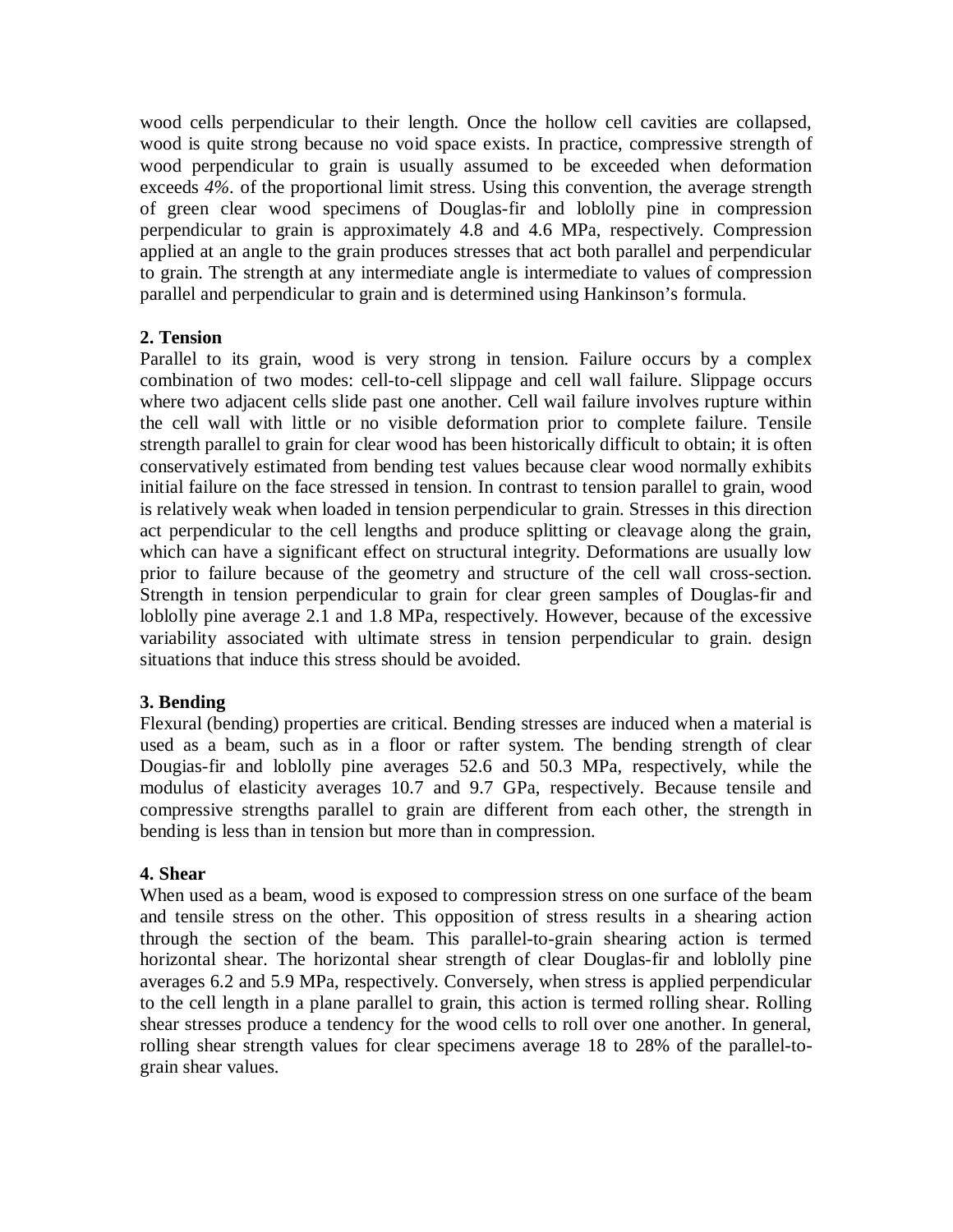## **5. Energy Absorption Resistance**

Energy absorption or shock resistance is a function of the ability of a material to quickly absorb and then dissipate energy via deformation. Wood is remarkably resilient in this respect and is often a preferred material for shock loading. Several parameters are used to describe energy absorption depending on the eventual criteria of failure considered. Work to proportional limit, work to maximum load, and work to total failure (i. e., toughness) describe the energy absorption of wood materials at progressively more severe failure criteria.

## **6. Fatigue**

The fatigue resistance of wood is sometimes an important consideration. Wood, like many fibrous materials, is quite resistant to fatigue (i. e., the effects of repeated loading). In many crystalline metals, repeated loadings of 1 to 10 million cycles at stress levels of 10 to 15% of ultimate can induce fatigue type failures. At comparable stress levels, the fatigue strength of wood is often several times that of most metals.

#### **7. Hardness**

Hardness represents the resistance of wood to indentation and marring. Hardness is comparatively measured by force required to embed a 11.3-mm ball one-half its diameter into the wood.

## **V. Factors Affecting Properties of Wood**

To this point, our discussions of wood properties have mostly been based on tests of straight-grained specimens of clear wood. Clear wood properties are important, but by no means do they totally represent the engineering performance of solid-sawn lumber, timber, or glulam (glued-laminated timber) containing knots, slope of grain, and other strength reducing characteristics. To understand the properties of these end-use products, the user must appreciate the impacts of several anatomical and processing related factors. The user must also appreciate the interactivenature of environmental factors. This section will attempt tobriefly relate the importance of many of these factors independently and in aggregate.

#### **A. Anatomical Factors**

The mechanical properties of wood vary between species; they are often compared via species averages. However, because mechanical properties vary within a species, it is incorrect to think that all material of Species A is stronger than material of Species B if, for example, average values are 10 to 15% different.

#### **1. Specific Gravity and Density**

The property values of wood increase with increasing specific gravity (SG). While density is a measure of weight per unit volume often reported with kilograms per cubic meter, SG is a dimensionless ratio of the density of wood at specified moisture content to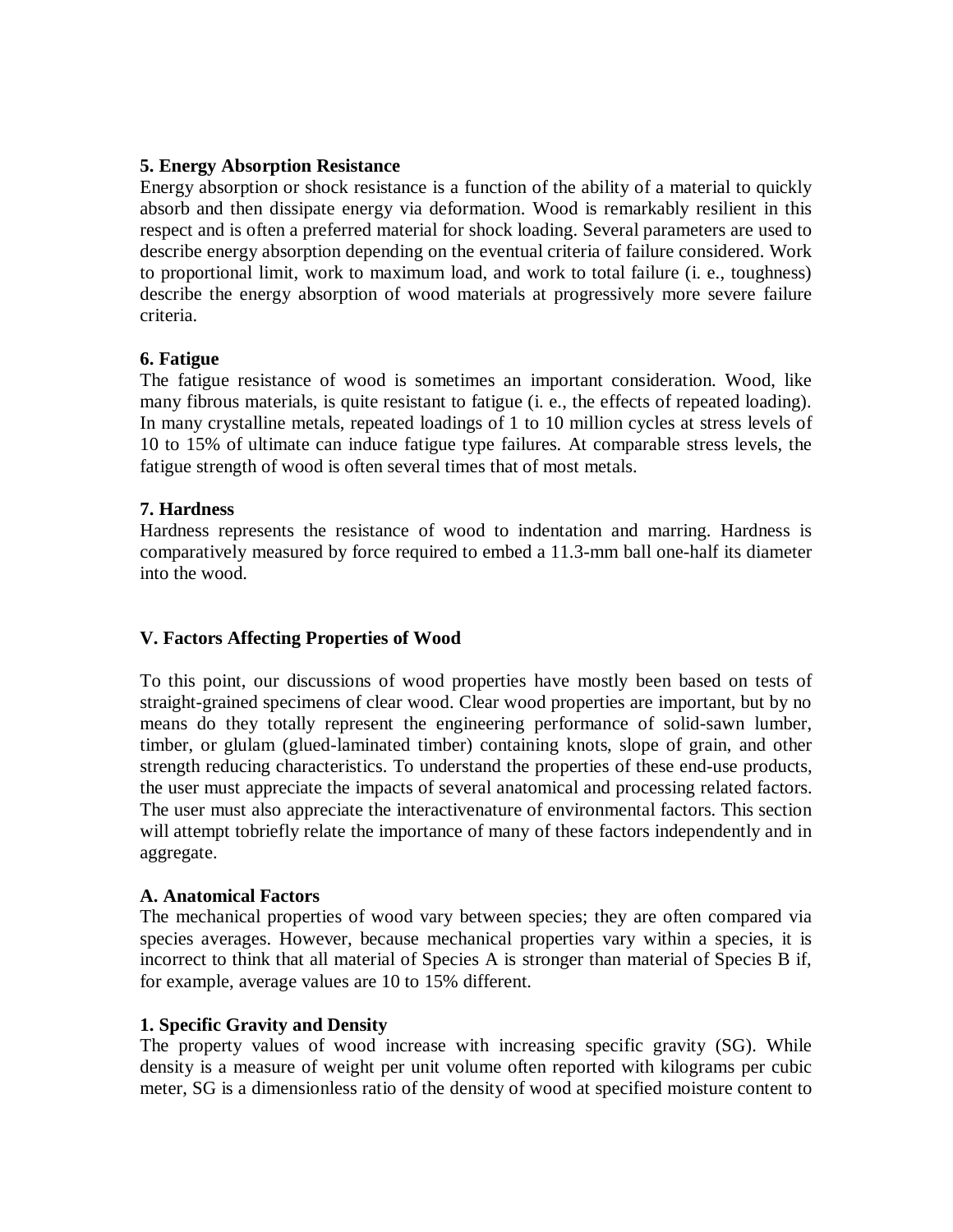the density of water. Because changes in moisture contents result in dimensional changes, SG and density should be compared at the same moisture content. Specific gravity is an index of mechanical property values of wood free from defects; the higher the SG, the higher the appropriate property value. However, SG and density values for lumber are also affected by the presence of gums, resins, and extractives, which contribute little to mechanical properties.

# **2. Knots**

A knot is that portion of a branch that has become incorporated in the bole of the tree. The influence of a knot on mechanical properties of a wood member is due to the interruption of continuity and change in direction of wood fibers associated with a knot. The influence of a knot depends on its size, its location, its shape, its soundness, and the type of stress measured. Most mechanical property values are lower at sections containing knots. Knots generally have a greater effect on tensile strength than on compressive strength. For this reason, knots have their greatest influence in the tension zone when exposed to bending stress. The effects of knot size, type, and location are specifically addressed by the grading rules that specify limits for each commercially marketed species-size–grade combination.

## **3. Slope of Grain**

The mechanical properties of wood are quite sensitive to fiber and ring orientation. For example, parallel-to-grain tensile or compressive strength property values are generally 10 to 20 times greater than those perpendicular to grain. Deviations from straight grain in a typical board are termed slope of grain or cross-grain. The terms relate the fiber direction to the edges of the piece. Any form of cross grain can have detrimental effects on mechanical properties.

# **4. Juvenile Wood**

During the first 5 to 20 years of growth, the immature cambial tissue produces wood cells with distinct variations in microfibril orientation throughout the important S2 layer of the cell wall. This wood is referred to as juvenile wood. Juvenile wood exhibits excessive warpage because of anatomical differences within this S2 layer of the cell wall. It also exhibits lower strength properties and becomes a problem within the wood industry because of the trend toward processing younger, smaller diameter trees as the larger diameter, old-growth stock becomes more difficult to obtain.

# **5. Creep**

Wood is a viscoelastic material. Initially, it will act elastically, experiencing nearly full recovery of loadinduced deformation upon stress removal. However, wood will experience nonrecoverable deformation upon extended loading. This deformation is known as creep. For example, the magnitude of additional creep-related deformation after a 10-year loading will roughly equal the initial deformation caused by that load. The rate of creep increases with increasing temperature and moisture content.

## **B. Environmental Factors**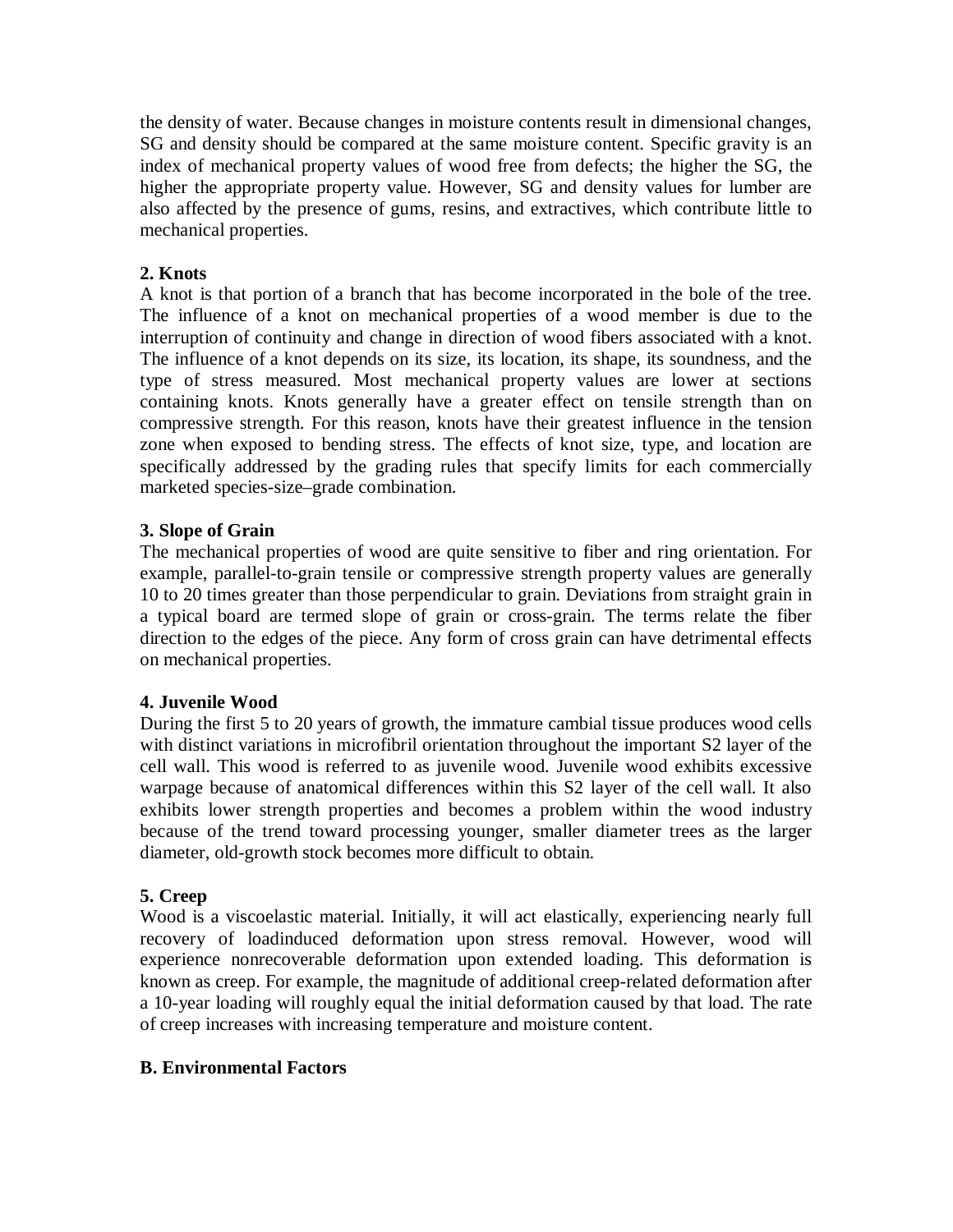## **1. Moisture Content**

Mechanical property values of wood increase as wood dries from the fiber saturation point to 10 to 15% moisture content. For clear wood, mechanical property values continue to increase as wood dries below 10 to 15%. moisture content. For lumber, studies have shown that mechanical property values reach a maximum at about 10 to 15% moisture content. then begin to decrease with decreasing moisture content below 10 to 15%. For either product, the effects of moisture content are considered to be reversible in the absence of decay.

## **2. Temperature**

Strength and stiffness decrease when wood is heated and increase when cooled. The temperature effect is immediate and, for the most part, reversible for short heating durations. However, if wood is exposed to elevated temperatures for an extended time, strength is permanently reduced because of wood substance degradation and a corresponding loss in weight. The magnitude of these permanent effects depends on moisture content, heating medium, temperature, exposure period, and to a lesser extent, species and specimen size. As a general rule, wood should not be exposed to temperatures above 65OC. The immediate effect of temperature interacts with the effect of moisture content so that neither effect can be completely understood without consideration of the other.

## **3. Decay and Insect Damage**

Wood is conducive to decay and insect damage in moist, warm conditions. Decay within a structure cannot be tolerated because strength is rapidly reduced in even the early stages of decay. It has been estimated that a *5%* weight loss from decay can result in strength losses as high as 50%. If the warm, moist conditions required for decay cannot be controlled, then the use of natural]y decay resistant wood species or chemical treatments are required to impede decay. Insects, such as termites and certain types of beetles, can be just as damaging to mechanical performance. Insect infestation can be controlled via mechanical barriers, naturally durable species, or chemical treatments.

## **REFERCENCES**

JERROLD E. WINANDY, *USDA-Forest Service, Forest Products Laboratory,1Wisconsin* In: Arntzen, Charles J., ed. Encyclopedia of Agricultural Science. Orlando, FL: Academic Press: 549-561. Vol. 4. October 1994.

American Society for Testing and Materials (1991). "Annual Book of Standards, " Vol. D.09 Wood. Philadelphia, PA. Forest Products Laboratory (1987). "Wood Handbook: Wood as an Engineering Material. " Agric. Handb. 72. U.S. Department of Agriculture, Forest Service, Washington, DC. Panshin, A. J., and deZeeuw, C. (1980). "Textbook of